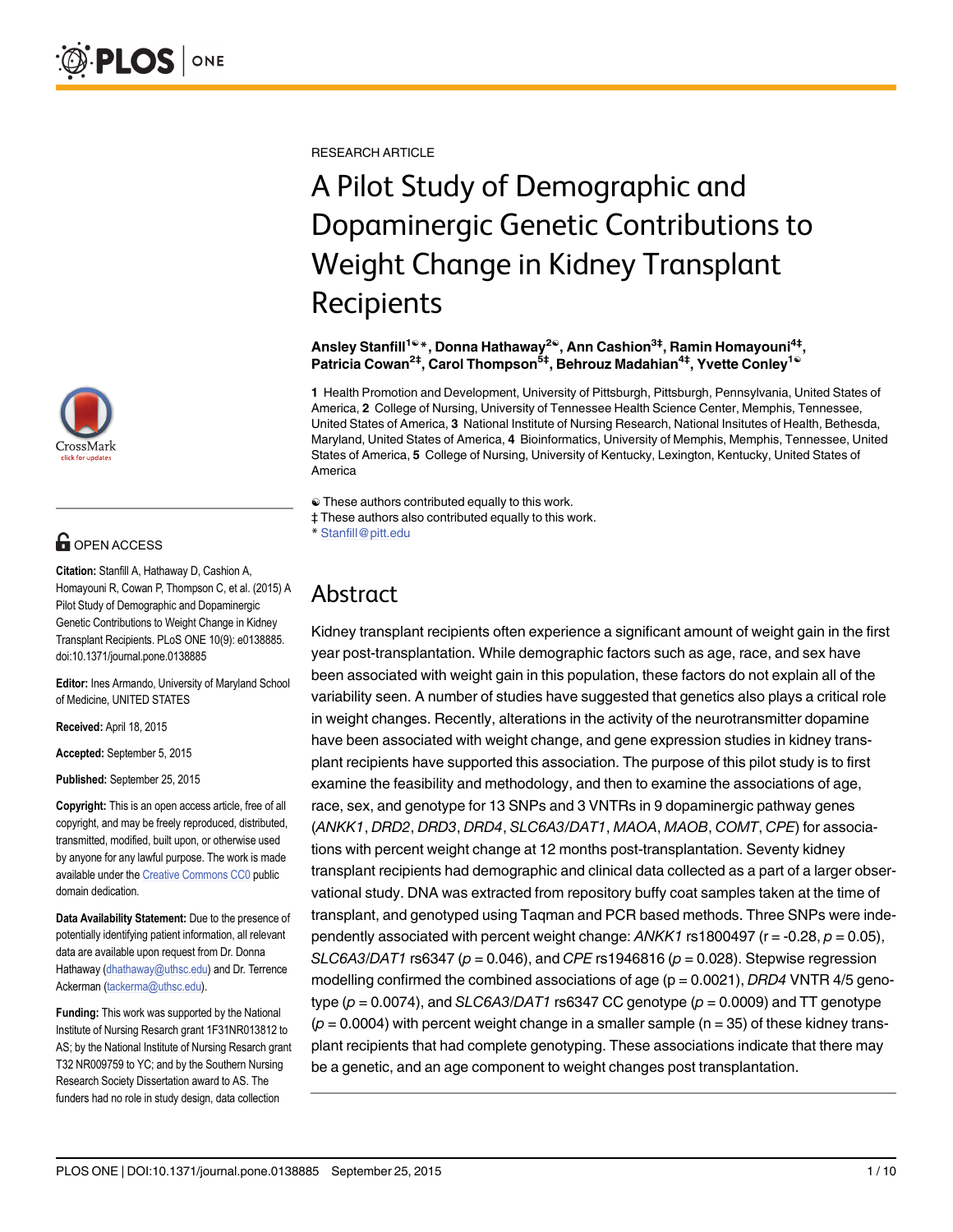and analysis, decision to publish, or preparation of the manuscript.

ONE

<span id="page-1-0"></span>**PLOS**I

Competing Interests: The authors have declared that no competing interests exist.

## Introduction

Approximately one third of all kidney transplant recipients will gain a significant amount of weight (6–[1](#page-8-0)3 kilograms) during the first year after transplantation  $[1, 2]$  $[1, 2]$ . This excessive weight gain negatively affects cardiovascular health and contributes to an increased incidence of diabetes [[3\]](#page-8-0). Causes traditionally proposed for the weight gain following kidney transplantation include an improved appetite due to the resolution of uremia and side effects of standard anti-rejection medications [[4,](#page-8-0) [5\]](#page-8-0). However, research has shown steroid based immunosuppressive protocols do not have a clinically significant effect on the amount of weight gained  $[4, 6 [4, 6 [4, 6 [4, 6-$ [8\]](#page-9-0). Additionally, it has been found that there is little difference in physical activity and nutritional intake between kidney transplant recipients who do and do not gain weight  $[4, 9]$  $[4, 9]$  $[4, 9]$  $[4, 9]$ .

A small amount of the variance in weight change can be explained by certain demographic characteristics (age, race, and sex), with older African American women being the most likely to gain weight [[1](#page-8-0)]. However, these demographic factors alone cannot predict who will and who will not gain weight. The variability in weight change as well as failure to find lifestyle or treatment related factors associated with post-transplant weight gain suggests that genetic factors may have a role in the differential weight change experienced by kidney transplant recipients.

Dopamine is a neurotransmitter that has previously been implicated in substance addiction [\[10](#page-9-0), [11\]](#page-9-0), but dopamine may also play a role in models of food addiction behaviors. For example, dopamine receptor genes and genes related to overall dopaminergic activity have been associated with obesity, increased weight, and food addiction  $[12, 13]$  $[12, 13]$  $[12, 13]$ . Gene expression studies conducted in a subset of these same kidney transplant recipients confirm that expression of some dopaminergic pathway genes in adipose tissue negatively correlates with weight change [\[14](#page-9-0)]. The genes differentially expressed included the dopamine receptor genes 2, 3, and 4 (DRD2, DRD3, and DRD4), the dopamine transporter gene (SLC6A3/DAT1), the dopamine degradation enzymes monoamine oxidase A and B (MAOA, MAOB), and catechol-O-methyl-transferase (COMT) [[14](#page-9-0)]. The enzyme carboxypeptidase E gene (CPE) was also differentially expressed  $[14]$ . Although CPE is not typically placed within the dopaminergic pathway, there is some evidence that it could affect the dopamine transporter's efficiency [\[15\]](#page-9-0).

All of the genes in the dopaminergic pathway have polymorphisms (such as single nucleotide polymorphisms (SNPs) or variable number tandem repeats (VNTRs)) that could cause gene activity to be altered and subsequently place individuals at a greater risk for gaining weight. Identification of individuals as being at a genetically or demographically higher risk for weight gain would enable implementation of personalized lifestyle interventions aimed at reducing environmental contributions to weight gain. The aims of this study are to 1) evaluate the ability of selected dopaminergic polymorphisms to predict percent weight change in kidney transplant recipients and 2) determine the relationship of polymorphisms predictive of percent weight change with demographic characteristics (age, race, and sex) and their combined ability to predict percent weight change in a kidney transplant population. This pilot study will examine the feasibility and methodology of this technique in order to replicate the results in a larger cohort in the future.

## Methods

## Study design and setting

A candidate gene association approach was used to study percent weight change in a subset of kidney transplant recipients with repository samples obtained from participants in a larger prospective study. Subjects were voluntarily recruited and consented from all patients at a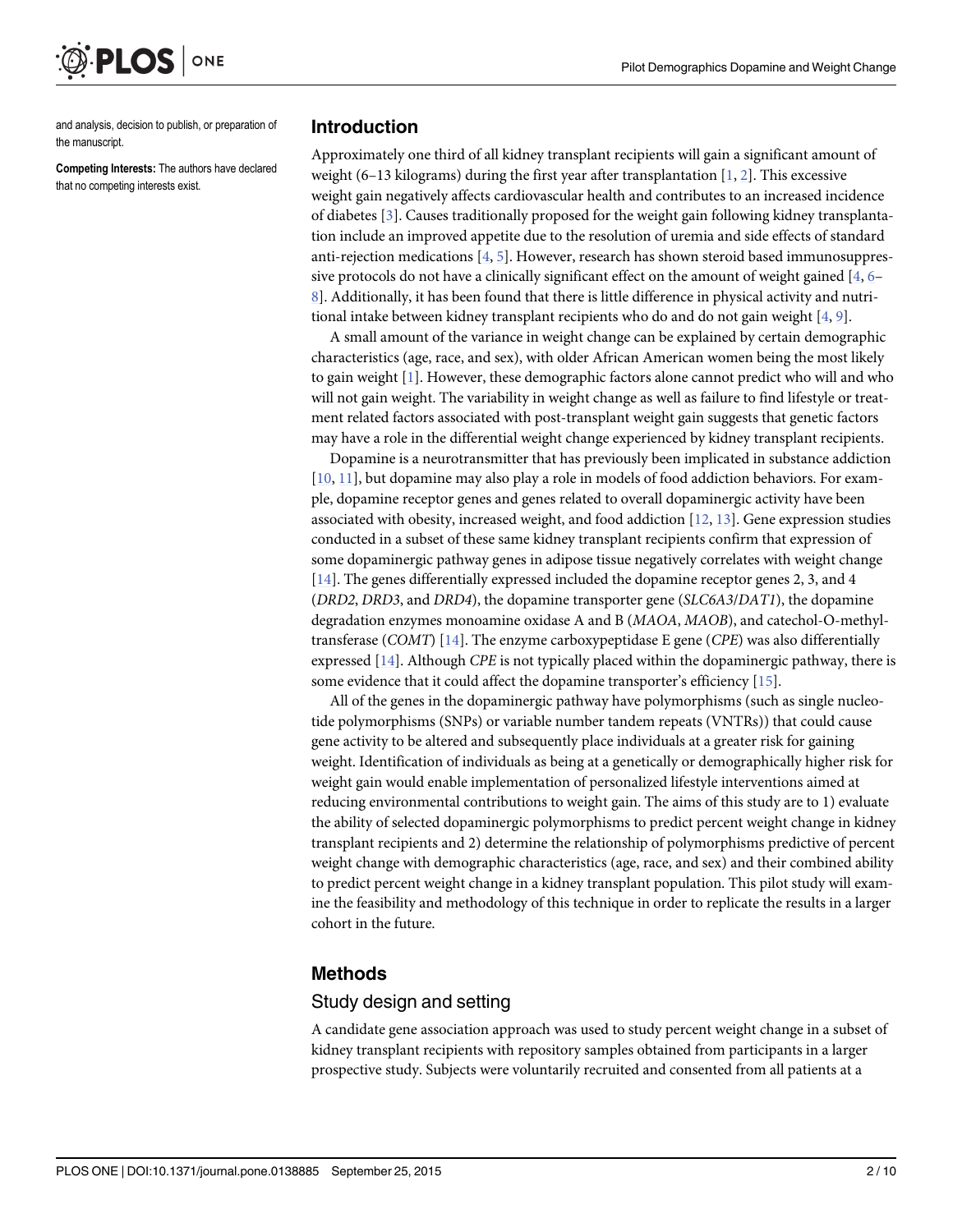<span id="page-2-0"></span>midsouth regional transplant center awaiting kidney transplantation and meeting inclusion/ exclusion criteria from August of 2007 until March of 2011.

## Sample

This study represents repository subjects from a larger observational study on demographic and genetic factors related to weight after kidney transplantation. The larger study included men and women between 18 and 70 years old, receiving their first transplant, and who were able to read and write in English. Exclusion criteria for the larger study were multiple organ transplantation, previous kidney transplantation, or a nonfunctioning graft during any point in the study period. Participants in the larger study had age, race, and sex information collected, as well as marital status information. Baseline weight and height and 12 month post-transplant weight were also collected. Height data allowed the calculation of body mass index (BMI), as well as changes in BMI at one year post-transplantation (kilograms per meter squared (kg/m<sup>2</sup>). Percent weight change at 12 months was calculated as a percentage of total pretransplant body weight. These variables were shared in a deidentified format. Additionally, participants in the larger study had blood taken at the time of kidney transplant surgery. Buffy coat samples were frozen and stored in a -80°C freezer. The participants in this study also had to sign a repository consent form to allow their biospecimens and genetic data to be used in future work. This protocol was approved by the Institutional Review Board.

## Laboratory Analyses

DNA was extracted from the buffy coat white blood cells using the Qiagen Flexigene DNA kit. For SNPs, genotyping was performed using commercially available TaqMan<sup>®</sup> assay kits specific for each polymorphism (rs4680, rs4818, rs6277, rs6280, rs12364283, rs1800497, rs6350, rs6347, rs1583645, rs1946816, rs34516004, rs1799836). All TaqMan<sup>®</sup> assays were conducted on the ABI Prism 7000 Sequence Detection System. VNTRs were genotyped using polymerase chain reaction (PCR) based methods and gel electrophoresis (MAOA, SLC6A3/DAT1, DRD4) [\(S1 Table](#page-8-0)). The resultant bands were compared to a genetic ladder and to control samples of known, sequenced, genotype. For quality control, all genotypes were determined by two individuals, both blinded to the outcome of percent weight change.

## Statistical Analysis

Demographic variables were collected from clinic records. Age was recorded in years and fractional months at time of transplantation. The outcome of percent weight change was calculated by the formula ((12 month weight-baseline weight)/baseline weight)\*100). Descriptive data were presented as means, standard deviations, and ranges. The same data were also examined with appropriate correlations, t tests, chi-squares, and ANOVA statistical tests using R statistical software package, version 2.14.1 [[16](#page-9-0)].

To evaluate the ability of dopaminergic polymorphisms to predict percent weight change in kidney transplant recipients (aim 1), each polymorphism was analyzed using ANOVA, chi squares, and point biserial correlations as appropriate. All analyses were conducted initially using a dose dependent approach. In a dose dependent approach, the assumption is made that a genotype AA is different from Aa, and each of those genotypes is different from aa when considering the outcome of percent weight change post kidney transplant. Therefore, 3 groups (homozygous for risk allele, heterozygous, and homozygous for the nonrisk alleles) are used to compare the impact of genotype on percent weight change.

Next, analyses were conducted in a risk allele fashion. In this type of analysis, those individuals either homozygous (AA) or heterozygous (Aa) for the risk allele for increased percent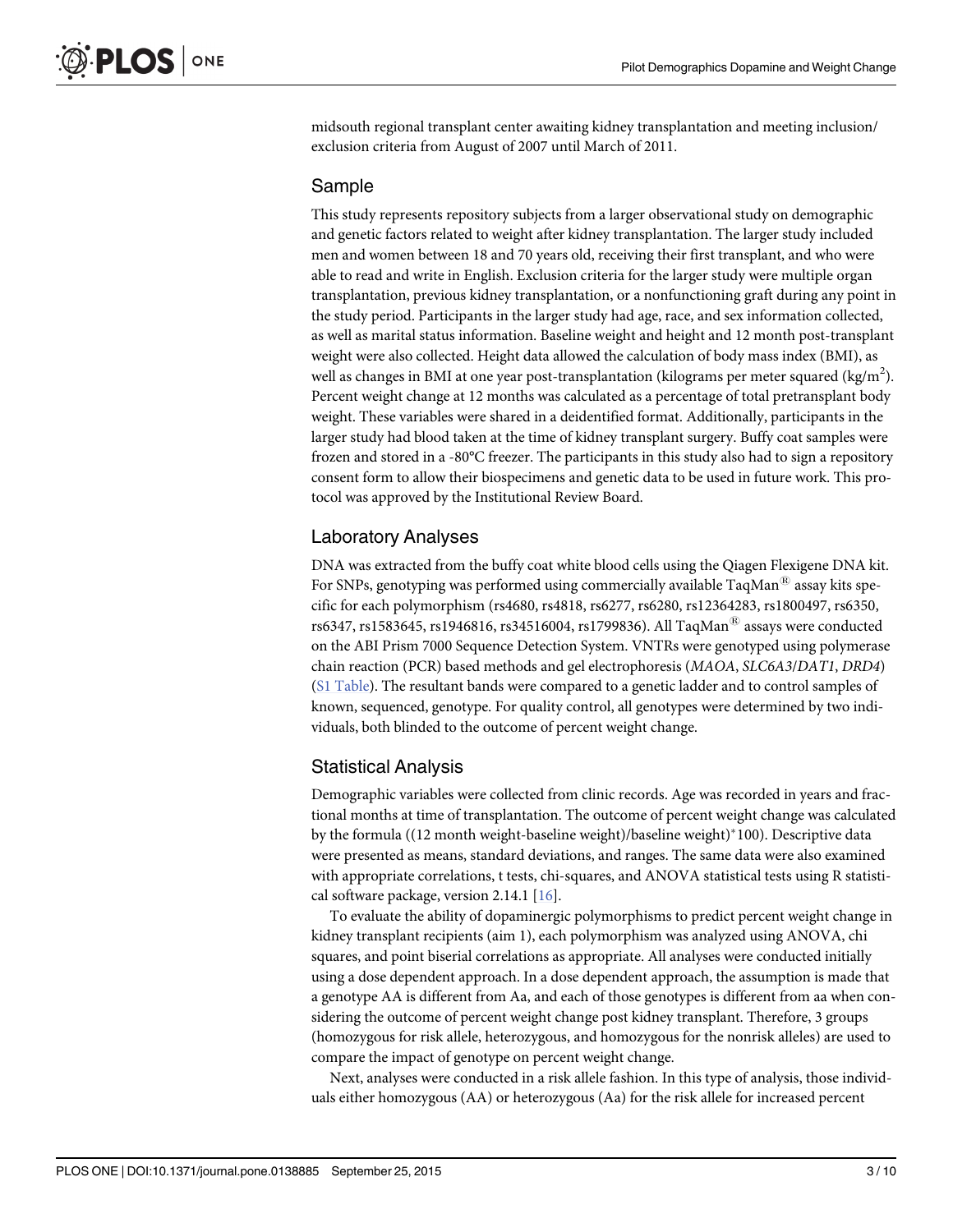<span id="page-3-0"></span>weight change post kidney transplant (A) are analyzed together as one group and compared to those not carrying a risk allele (aa, and another alternate allele genotypes as appropriate). Genetic variants identified as approaching significance (using the standard  $p<0.20$  [\[17\]](#page-9-0)) were characterized as having the potential to predict weight change, and were included with demographic characteristics in subsequent regression modelling for aim 2.

In regression modelling, the variables were first assessed for possible multicollinearity. Any variables that were found to be highly correlated (by variation inflation factor (vif) $>$ 10) were removed from the model [\[18](#page-9-0)]. Then a forward stepwise regression model was built with the remaining variables. These analyses were performed using the R statistical software, package "car", version  $2.14.1$   $[16]$ .

## **Results**

## Demographics and Weight Change

Demographic characteristics for the 70 participants in this study are listed in Table 1. The sample was predominantly middle aged, married, African American men. A weak negative correlation was found between age and percent weight change at twelve months' post-transplantation  $(r = -0.32, p = 0.006)$ . A one tailed t-test found no difference in percent weight change by sex ( $p = 0.23$ ). Likewise, no difference was found for percent weight change by race ( $p = 0.77$ ).

## Comparison of Genotype in Dose Dependent Manner

The first analysis of genotype data was conducted in a dose dependent manner, which assumes that the homozygous risk allele genotype is different from either the heterozygous or the homozygous non-risk allele genotype. Thus, if found to be significant this means that having the risk allele for increased percent weight change in either one or two doses makes a difference in the overall outcome of percent weight change [\(Table 2\)](#page-4-0). Percent weight change correlated with ANKK1 rs1800497 (r = -0.28,  $p = 0.05$ ), and MAOB rs1799836 SNPs (r = 0.12,  $p = 0.16$ ).

| <b>Characteristic</b>       | n              |           | $\%$           |
|-----------------------------|----------------|-----------|----------------|
| Sex                         |                |           |                |
| Male                        | 40             |           | 57             |
| Female                      | 30             |           | 43             |
| Race                        |                |           |                |
| Caucasian                   | 26             |           | 37             |
| African American            | 40             |           | 57             |
| Multiracial                 | $\overline{2}$ |           | 3              |
| American Indian             | $\overline{2}$ |           | 3              |
| <b>Marital status</b>       |                |           |                |
| Married                     | 35             |           | 50             |
| Single                      | 11             |           | 16             |
| Divorced/separated/widowed  | 8              |           | 11             |
| Did not answer              | 16             |           | 23             |
|                             | <b>Mean</b>    | <b>SD</b> | Range          |
| Age (years)                 | 50.7           | 13.2      | 19.0-74.0      |
| Baseline weight (kilograms) | 82.7           | 17.9      | 48.7-122.3     |
| 12 month weight (kilograms) | 83.9           | 21.1      | 44.0-133.9     |
| Percent weight change       | 1.4            | 11.6      | $-22.2 - 33.5$ |

doi:10.1371/journal.pone.0138885.t001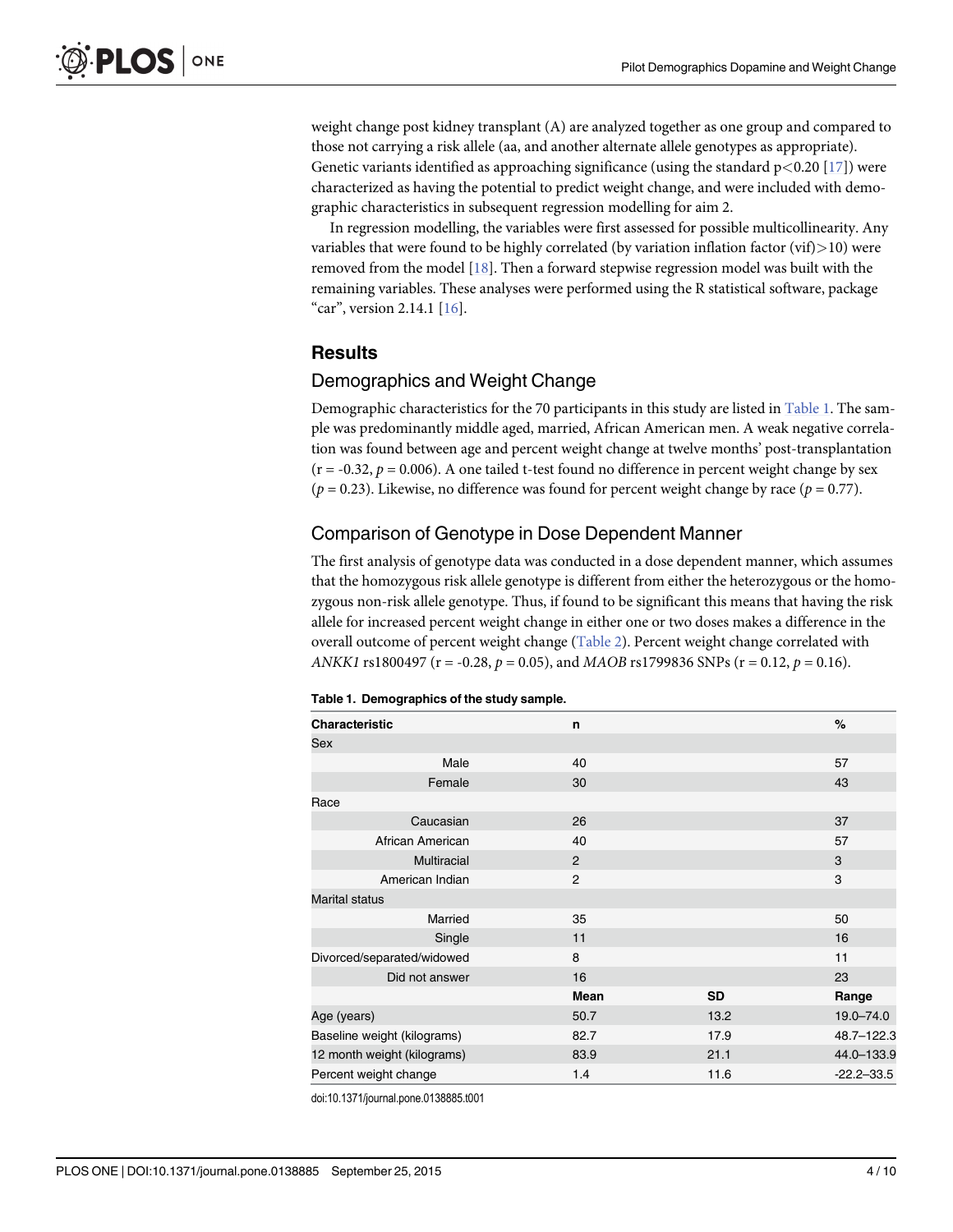<span id="page-4-0"></span>

#### [Table 2.](#page-3-0) Dose dependent comparison of genotype with percent weight change.

| Gene             |             | <b>Risk allele</b> | ANOVA p value | Chi-squared p value | <b>Point biserial</b><br>correlation coefficient |           |
|------------------|-------------|--------------------|---------------|---------------------|--------------------------------------------------|-----------|
|                  | Variant     |                    |               |                     | r                                                | p value   |
| ANKK1            | rs1800497   | T.                 | 0.18          | 0.92                | $-0.28$                                          | 0.05      |
| DRD <sub>2</sub> | rs6277      | T                  | 0.96          | 0.99                | <b>NA</b>                                        | <b>NA</b> |
| DRD <sub>2</sub> | rs12364283  | $\mathsf{C}$       | 0.91          | 0.74                | $-0.03$                                          | 0.41      |
| DRD3             | rs6280      | C                  | 0.99          | 0.96                | <b>NA</b>                                        | <b>NA</b> |
| DRD4             | <b>VNTR</b> | $\overline{2}$     | 0.91          | 0.97                | <b>NA</b>                                        | <b>NA</b> |
| SLC6A3/DAT1      | <b>VNTR</b> | 10                 | 0.56          | 0.18                | <b>NA</b>                                        | <b>NA</b> |
| SLC6A3/DAT1      | rs6347      | $\mathsf{A}$       | 0.04          | 0.78                | 0.16                                             | 0.17      |
| SLC6A3/DAT1      | rs6350      | A                  | 0.43          | 0.64                | <b>NA</b>                                        | <b>NA</b> |
| <b>COMT</b>      | rs4680      | G                  | 0.92          | 0.99                | $-0.06$                                          | 0.30      |
| <b>COMT</b>      | rs4818      | G                  | 0.82          | 0.98                | $-0.04$                                          | 0.41      |
| <b>MAOA</b>      | <b>VNTR</b> | $\overline{4}$     | 0.72          | 0.70                | <b>NA</b>                                        | <b>NA</b> |
| <b>MAOB</b>      | rs1799836   | A                  | 0.49          | 0.82                | 0.12                                             | 0.16      |
| <b>CPE</b>       | rs1583645   | A                  | 0.46          | 0.88                | <b>NA</b>                                        | <b>NA</b> |
| <b>CPE</b>       | rs1946816   | C                  | 0.02          | 0.28                | 0.11                                             | 0.27      |
| <b>CPE</b>       | rs34516004  | C                  | 0.38          | 0.58                | <b>NA</b>                                        | <b>NA</b> |

doi:10.1371/journal.pone.0138885.t002

Additionally, SLC6A3/DAT1 rs6347 and CPE rs1946816 were significantly ( $p = 0.04$  and 0.02, ANOVA) associated with percent weight change. Lastly, SLC6A3/DAT1 VNTR met criteria for inclusion in a regression analysis ( $p = 0.18$ , chi-square), as did ANKK1 rs1800497 ( $p = 0.18$ , ANOVA).

## Comparison of Genotype by Risk Allele

Risk allele analyses increases power by collapsing categories based upon the presence of the risk allele, regardless of whether it is present in either one or two doses. For instance, if the risk allele is A, then heterozygous and homozygous individuals carrying the A allele are treated as one group and compared to those individuals homozygous for the other alleles. Risk allele chisquares showed a significant effect for the A risk allele *SLC6A3/DAT1* rs6347 ( $p = 0.0003$ ), and for the C risk allele of CPE rs1946816 ( $p = 0.00004$ ) ([Table 3\)](#page-5-0). The C allele of CPE rs1946816 also showed a significant negative correlation with percent weight change ( $r = -0.22$ ,  $p = 0.05$ ). Several other variants approached a level of significance that warrants inclusion in a regression model ( $p \le 0.20$ , i.e. the SLC6A3/DAT1 VNTR, the Taq1A SNP, and the DRD4 VNTR).

## Regression Modeling

Only polymorphisms with a  $p\leq0.20$  in previous statistical analyses were included in the regression model [[17](#page-9-0)]. Based upon this criterion, the following were included in the regression modelling: rs1800497, DRD4 VNTR, SLC6A3/DAT1 VNTR, rs1799836, rs6347, and rs1946816. These variables, along with the demographic characteristics age, race, and sex, were first assessed for possible multicollinerarity using the criterion of vif $>$ 10 [[18](#page-9-0)]. This analysis removed the genetic variables rs1800497 (AG genotype), DRD4 VNTR (4/4 genotype), and SLC6A3/DAT1 VNTR (8/10, 10/10, and 11/11 genotypes).

Then the remaining variables were included in a forward stepwise regression model (age, race, sex, rs1800497 (GG genotype), DRD4 VNTR (2/4, 3/4, 4/5, and 5/5 genotypes) SLC6A3/ DAT1 VNTR (9/10 and 10/11 genotypes), rs1799836, rs6347, and rs1946816). For this model,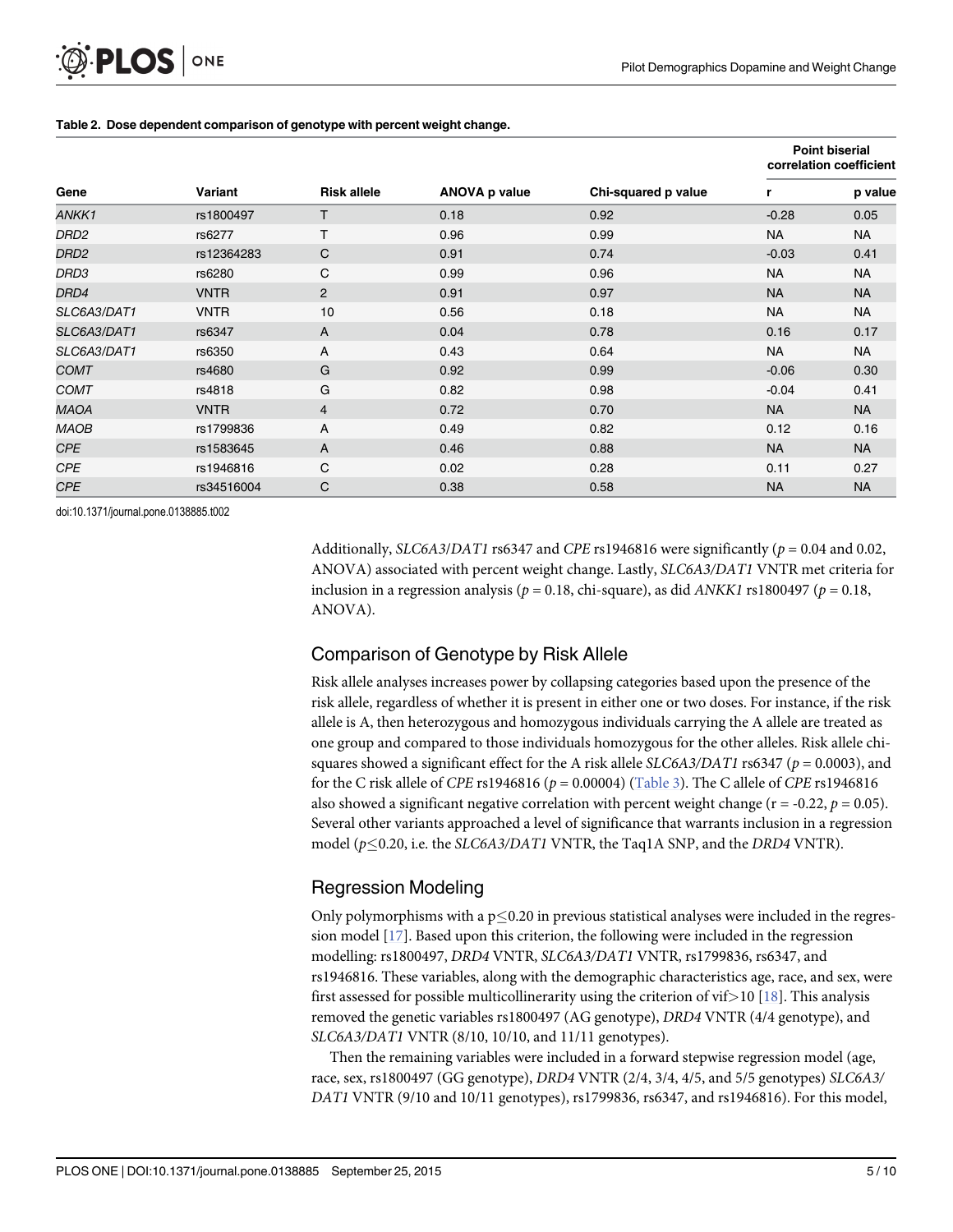#### [Table 3.](#page-4-0) Comparison of genotype by risk allele.

<span id="page-5-0"></span>**PLOS I** 

ONE

|                  |             |                    |                         |                     | <b>Point biserial</b><br>correlation<br>coefficient |           |
|------------------|-------------|--------------------|-------------------------|---------------------|-----------------------------------------------------|-----------|
| Gene             | Variant     | <b>Risk allele</b> | One tail t test p value | Chi-squared p value | r                                                   | p value   |
| ANKK1            | rs1800497   | T.                 | 0.36                    | 0.99                | 0.04                                                | 0.36      |
| DRD <sub>2</sub> | rs6277      | T.                 | 0.39                    | 0.99                | $-0.04$                                             | 0.39      |
| DRD <sub>2</sub> | rs12364283  | C                  | 0.29                    | 0.98                | $-0.05$                                             | 0.33      |
| DRD3             | rs6280      | C                  | 0.50                    | 0.96                | $\mathbf 0$                                         | 0.50      |
| DRD4             | <b>VNTR</b> | $\overline{2}$     | 0.17                    | 0.85                | 0.13                                                | 0.15      |
| SLC6A3/DAT1      | <b>VNTR</b> | 10                 | 0.19                    | 0.99                | 0.1                                                 | 0.20      |
| SLC6A3/DAT1      | rs6347      | A                  | 0.92                    | 0.0003              | 0.01                                                | 0.46      |
| SLC6A3/DAT1      | rs6350      | A                  | <b>NA</b>               | <b>NA</b>           | <b>NA</b>                                           | <b>NA</b> |
| <b>COMT</b>      | rs4680      | G                  | 0.40                    | 0.99                | $-0.03$                                             | 0.40      |
| <b>COMT</b>      | rs4818      | G                  | 0.28                    | 0.99                | $-0.07$                                             | 0.28      |
| <b>MAOA</b>      | <b>VNTR</b> | $\overline{4}$     | 0.33                    | 0.96                | $-0.05$                                             | 0.33      |
| <b>MAOB</b>      | rs1799836   | Α                  | 0.25                    | 0.99                | $-0.08$                                             | 0.25      |
| <b>CPE</b>       | rs1583645   | $\mathsf{A}$       | <b>NA</b>               | <b>NA</b>           | <b>NA</b>                                           | <b>NA</b> |
| <b>CPE</b>       | rs1946816   | C                  | 0.10                    | 0.00004             | $-0.22$                                             | 0.05      |
| <b>CPE</b>       | rs34516004  | C                  | <b>NA</b>               | <b>NA</b>           | <b>NA</b>                                           | <b>NA</b> |

doi:10.1371/journal.pone.0138885.t003

sample size was reduced to 35 from the total N of 70 subjects due to incomplete genotyping for some variants. The model was significant ( $p = 0.0001$ ), with the variables age ( $p = 0.0021$ ), DAT1 9/10 genotype ( $p = 0.0199$ ), DRD4 4/5 genotype ( $p = 0.0074$ ), rs6347 CC genotype ( $p = 0.0009$ ), and rs6347 TT genotype ( $p = 0.0004$ ) all being important contributors to percent weight change (Table 4).

## **Discussion**

This pilot study was conducted to evaluate the feasibility and methodology to uncover the associations of dopaminergic polymorphisms and demographic characteristics with 12 month percent weight change in kidney transplant recipients. Kidney transplant recipients are an ideal model population for studies of weight change as they are likely to gain a substantial amount of weight in the first year after transplantation. However, since not all kidney transplant recipients gain weight, they provide the desired phenotypic (or the observed phenomenon controlled by genetic alterations, here the phenotype was percent weight change) variability for genetic and

|  |  | Table 4. Stepwise regression analysis results (n = 33). |  |  |  |
|--|--|---------------------------------------------------------|--|--|--|
|--|--|---------------------------------------------------------|--|--|--|

| <b>Coefficient</b> | <b>Estimate</b> | <b>SE</b> | T value  | $Pr(>\vert t \vert)$ |
|--------------------|-----------------|-----------|----------|----------------------|
| Intercept          | 35.6739         | 7.7459    | 4.606    | 0.00005              |
| Age                | $-0.4627$       | 0.1387    | $-3.336$ | 0.0021               |
| DAT1-9/10          | 10.0966         | 4.1314    | 2.444    | 0.0199               |
| DRD4-4/5           | $-27.823$       | 9.7744    | $-2.847$ | 0.0074               |
| rs6347.CC          | $-15.1582$      | 4.1993    | $-3.61$  | 0.0009               |
| rs6347.TT          | $-14.3434$      | 3.6229    | $-3.959$ | 0.0004               |

Residual standard error: 8.936 on 34 degrees of freedom, multiple R-squared: 0.51, adjusted R-squared: 0.43, F-statistic: 6.98 on 5 and 34 DF, p-value: 0.0001

doi:10.1371/journal.pone.0138885.t004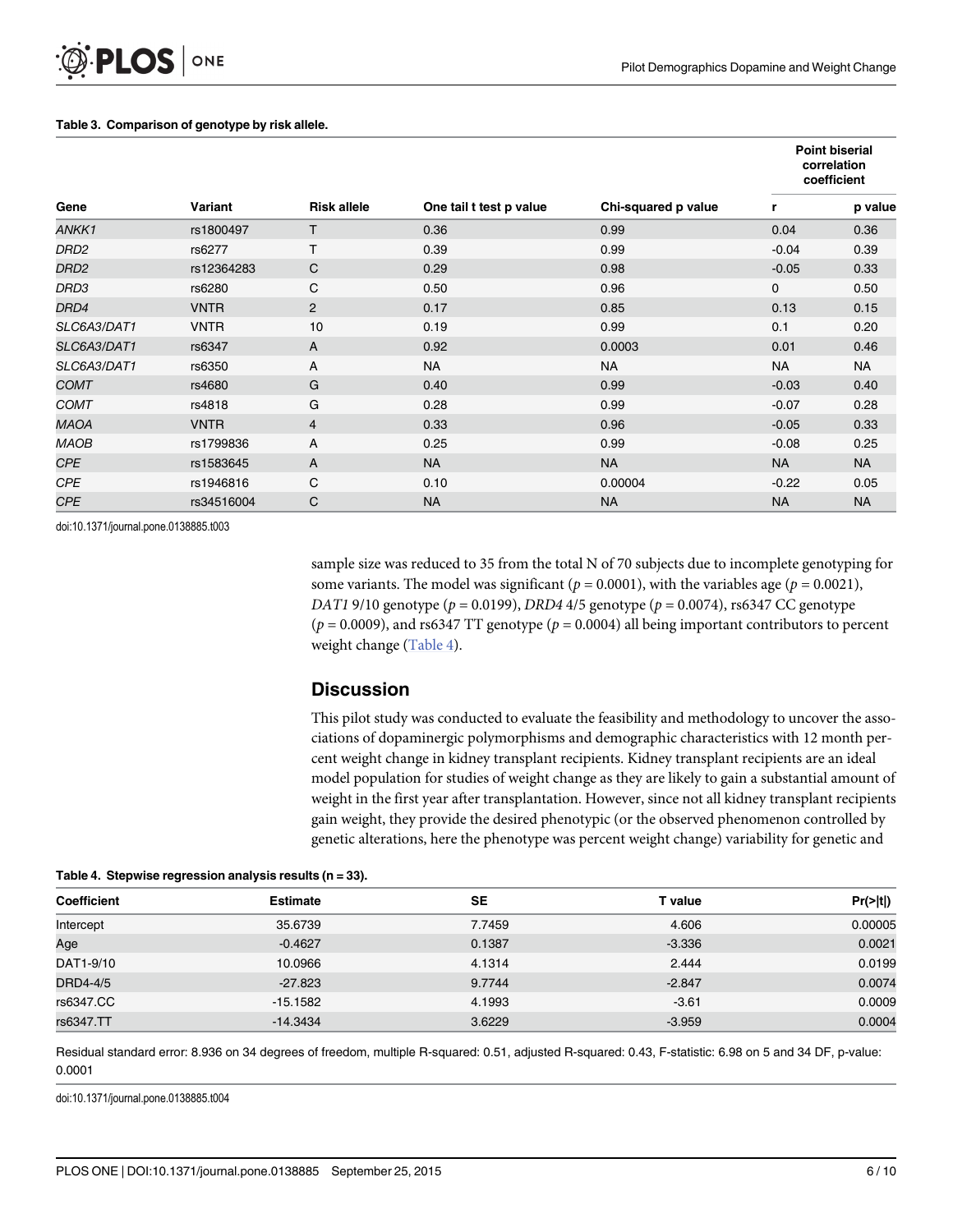<span id="page-6-0"></span>demographic association studies. In our sample, 25 people gained greater than 5% of their pretransplant body weight, 20 people stayed within ±5% of their pretransplant body weight, and 25 people lost greater than 5% of their pretransplant body weight. This supports previously findings that a minimum of 1/3 of all kidney transplant recipients gain a significant amount of weight within the first year following transplantation [[1](#page-8-0), [19](#page-9-0), [20](#page-9-0)].

It is important to note that an increase in percent weight change does not necessarily signify that an individual became overweight or obese by BMI classification. Many individuals stayed in the same weight classification, while others lost weight. Only four individuals gained enough weight to become newly classified as obese. Unless the subject was severely underweight at the time of transplant, any increase in percent weight could potentially become problematic and over time lead to obesity. No individual included in this study was underweight at the time of transplant. One subject was categorized as normal weight at the time of transplant, but lost weight and then became classified as underweight at 12 months post-transplant (baseline BMI = 19.91, 12 month BMI = 17.15).

The demographic characteristics evaluated in this study were age, race, and sex. In our sample, race and sex were not found to be associated with percent weight change at 12 months. In earlier work, it has been suggested that older African American women were the most likely to gain weight after transplantation  $[1, 19]$  $[1, 19]$  $[1, 19]$  $[1, 19]$  $[1, 19]$ . But in our sample we only found age to be a contributing factor, with less weight change associated with increasing age.

Three of the SNPs (rs1800497, rs6347, and rs1946816) tested in this study were independently associated with percent weight change at twelve months post-transplantation. The first is a SNP rs1800497 ( $r = -0.28$ ,  $p = 0.05$ ). This SNP lies in the ANKK1 gene, however it is known to impact density of the dopamine receptor, type 2. The association found in this study occurred in a dose dependent manner, indicating that the genotype TT is different than either the TC or CC genotype in the effect on percent weight change of kidney transplant recipients at 12 months. This finding is consistent with previous findings that the C allele is associated with higher numbers of D2 receptors in the brain [\[21\]](#page-9-0), and also with increased BMI [[22](#page-9-0)] [\[23](#page-9-0)].

Importantly, rs1800497 influences the promoter region for the DRD2 gene. As such, changes in this control region may result in large changes in the amounts of product produced by that gene. The fact that this SNP was found to be associated with percent weight change in this study is consistent with the results of previous work in the transplant population. Changes in expression levels of this gene in adipose tissue of 26 of these same kidney transplant recipients were significantly associated with weight change at six months post-transplant  $[14]$  $[14]$  $[14]$ .

The second SNP independently associated with percent weight change was the SLC6A3/ DAT1 rs6347. The protein product of this gene is the dopamine transporter, which is responsible for removing dopamine from synapses in the brain. Although the amino acid sequence of the resultant protein is not changed between the two possible alleles (G or A, serine/serine), this SNP showed a dose dependent effect in this sample, and also an effect for the risk allele A. The results found in this study agree with previous associations between the A allele and overweight/obesity [\[24\]](#page-9-0). It is possible that this SNP is in linkage disequilibrium (tends to be inherited together) with another causative SNP, or there may be some unknown difference in gene expression between the two possible alleles, despite no overall change in the final protein amino acid sequence.

The last SNP independently associated with percent weight change at twelve months was rs1946816 in CPE. While CPE has not commonly been considered a dopaminergic pathway gene, there is growing evidence that it could interact to change the rate of dopamine reuptake via the dopamine transporter [\[15\]](#page-9-0). This rs1946816 SNP showed dose dependent and risk allele effects. This SNP is located in an intron. Even though the change is not included in a final protein transcript, it may be a serve as a marker for another causative polymorphism.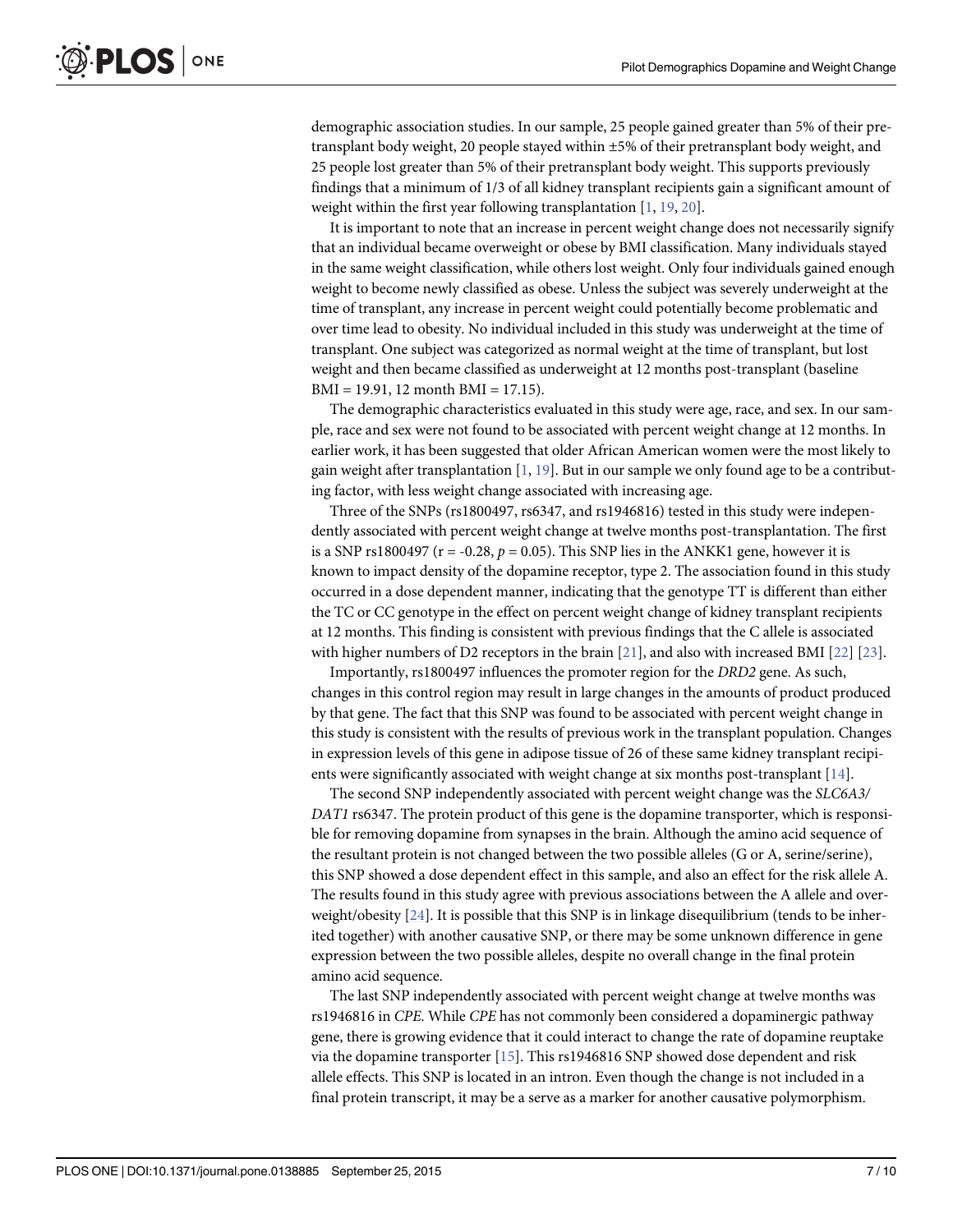Furthermore, it could influence the likelihood of expression. It is important to note that the expression of CPE in adipose tissue of kidney transplant recipients was found to be significantly associated with weight change [[14](#page-9-0)].

While these three SNPs hold promise for future work, these independent associations in such a small sample could be the result of population stratification. This sample was heterogeneous in racial background, making it likely there is a representation of several different ancestral lines containing different minor allele frequencies. For example, the DRD2 SNP rs6277 has a minor C allele frequency of 0.396 in Caucasian populations. This means that 39.6% of the alleles carried by Caucasian individuals are minor C alleles. In contrast, African American populations have a minor allele frequency of 0.913 (HapMap, February 2014, GRCh38).

Another explanation for potential population stratification could lie in the characteristics of individuals who may be more prone to become a candidate for kidney transplantation. To the best of our knowledge, there is no known relationship between dopamine and kidney transplantation. However, it is possible that some inherent dopaminergic related characteristics are present in individuals with kidney disease and these increase the likelihood that they will require a transplant. Perhaps a reduction in dopaminergic reward from certain behaviors could be related to a reduction in health promoting behaviors. Over time, this could lead to an increased likelihood of kidney failure and the need for transplantation, thereby resulting in an over-selection for this genotype when sampling kidney transplant recipients.

For exploratory purposes, a forward stepwise regression model was built including all demographic characteristics (age, race, sex) and the seven polymorphisms meeting the  $p\leq0.20$ criterion (rs1800497, SLC6A3/DAT1 VNTR, DRD4 VNTR, rs1799836, rs6347, and rs1946816). Although sample size was greatly reduced ( $n = 35$ ) and thus the model is underpowered, the model was predictive of percent weight change ( $p = 0.0001$ , multiple R squared = 0.51, [Table 4](#page-5-0)). This significant result speaks to the contributions of age and genetic characteristics to the outcome of percent weight change for kidney transplant recipients one year after surgery. The model confirmed the significant results found for age, DRD4 genotype, and rs6347 genotype.

Even though these results are intriguing, there still remains a large percentage of unaccounted variance in post-transplant weight changes. This is somewhat expected for a complex process such as weight gain. It is possible that although the polymorphisms built into the model are important in determining post-transplant weight change, the ones measured for this study do not capture all of the relevant biological pathways for this outcome. This possibility paves the way for future work in discovering what other polymorphisms may predispose kidney transplant recipients to gain weight in the first year after surgery.

## Limitations

This study was conducted as a pilot study to test the methodology and the feasibility in extending the study to a larger sample. As such, the study was underpowered, primarily due to a limited sample size. Generalizability was reduced by the demographic characteristics of the sample being representative of the Caucasian and African American populations, but not of kidney transplant recipients of other racial and ethnic backgrounds.

Additionally, outcome variables other than percent weight change (such as baseline and 12 month blood chemistry panels, cholesterol, and blood pressure measurements) were not considered in this pilot work. Many of these values could hint to future comorbidities for those individuals gaining excessive weight in the first 12 months post transplantation. These values should be collected and examined along with demographic and genotype information in future work. Exclusion criteria related to edema should also be added in these future studies.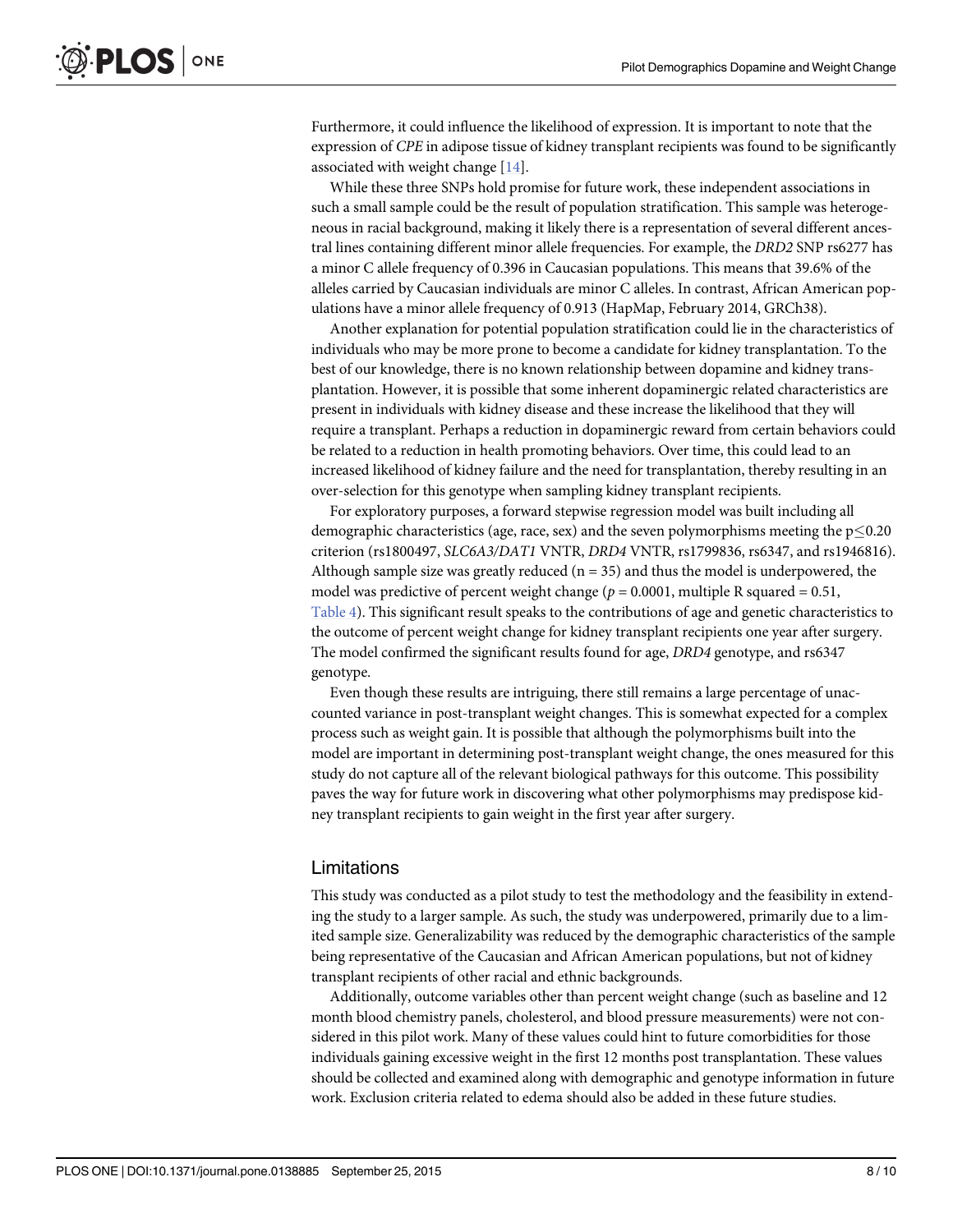<span id="page-8-0"></span>A further limitation for this study is that within gene variation was not completely sampled. While many of the most widely studied polymorphisms were tested, this study did not include an exhaustive list. Additionally, there could be other regions of variation within these genes that have not yet been identified, and hence were not sampled in this study. The genotype of the donor kidney was also not considered for this study, which has been shown to impact blood pressure in animal models [[25](#page-9-0)].

## **Conclusions**

This pilot study was conducted to assess the value of dopaminergic polymorphisms and demographic characteristics (age, race, and sex) for predicting percent weight change at 12 months' post kidney transplantation. Although the results are somewhat tempered by the small sample size that was used for this study, age at time of transplantation was an important factor in determining the amount of weight change at one year. Genotype for the DRD4 VNTR, and the SLC6A3/DAT1 SNP rs6347 also have predictive value for percent weight change. Replications of this study with a larger sample size should be done to fully assess the contributions of these polymorphisms to prediction of post transplant weight gain. Expansions and replications of this study may help to develop future genetic testing to better identify kidney transplant recipients most at risk for weight gain. In the meantime, medical professionals should continue to educate all kidney transplant recipients, but most especially younger patients, about the possibility of substantial weight gain in the first year post-transplantation. These patients should be directed to individualized intervention therapies aimed at reducing the amount of weight gained after surgery.

## Supporting Information

[S1 Table](http://www.plosone.org/article/fetchSingleRepresentation.action?uri=info:doi/10.1371/journal.pone.0138885.s001). VNTR genotyping. VNTRs were genotyped using polymerase chain reaction (PCR) based methods and gel electrophoresis (MAOA, SLC6A3/DAT1, DRD4). (DOCX)

## Author Contributions

Conceived and designed the experiments: AS DH AC RH PC CT BM YC. Performed the experiments: AS. Analyzed the data: AS BM. Contributed reagents/materials/analysis tools: AS DH RH BM YC. Wrote the paper: AS DH AC RH PC CT BM YC.

### References

- [1.](#page-1-0) Cashion A, Sánchez Z, Cowan P, Hathaway D, Costello A, Gaber A. Changes in weight during the first year after kidney transplantation. Progress in Transplantation. 2007; 17(1):40–7. PMID: [17484244](http://www.ncbi.nlm.nih.gov/pubmed/17484244)
- [2.](#page-1-0) Patel MG. The effect of dietary intervention on weight gains after renal transplantation. J Ren Nutr. 1998; 8(3):137–41. PMID: [9724503](http://www.ncbi.nlm.nih.gov/pubmed/9724503)
- [3.](#page-1-0) Kasiske BL, Snyder JJ, Gilbertson D, Matas AJ. Diabetes mellitus after kidney transplantation in the United States. American Journal of Transplantation. 2003; 3(2):178–85. PMID: [12603213](http://www.ncbi.nlm.nih.gov/pubmed/12603213)
- [4.](#page-1-0) Cupples CK, Cashion AK, Cowan PA, Tutor RS, Wicks MN, Williams R, et al. Characterizing dietary intake and physical activity affecting weight gain in kidney transplant recipients. Progress in Transplantation. 2012; 22(1):62–70. PMID: [22489445](http://www.ncbi.nlm.nih.gov/pubmed/22489445)
- [5.](#page-1-0) Moore L, Gaber AO. Patterns of early weight change after renal transplantation. Journal of Renal Nutrition. 1996; 6(1):21–5.
- [6.](#page-1-0) Akarsu M, Bakir Y, Karademir S, Unek T, Bacakoglu A, Astarcioglu I. Prevalence and risk factors for obesity after liver transplantation: a single-center experience. Hepat Mon. 2013; 13(8):e7569. doi: [10.](http://dx.doi.org/10.5812/hepatmon.7569) [5812/hepatmon.7569](http://dx.doi.org/10.5812/hepatmon.7569) PMID: [24098309](http://www.ncbi.nlm.nih.gov/pubmed/24098309)